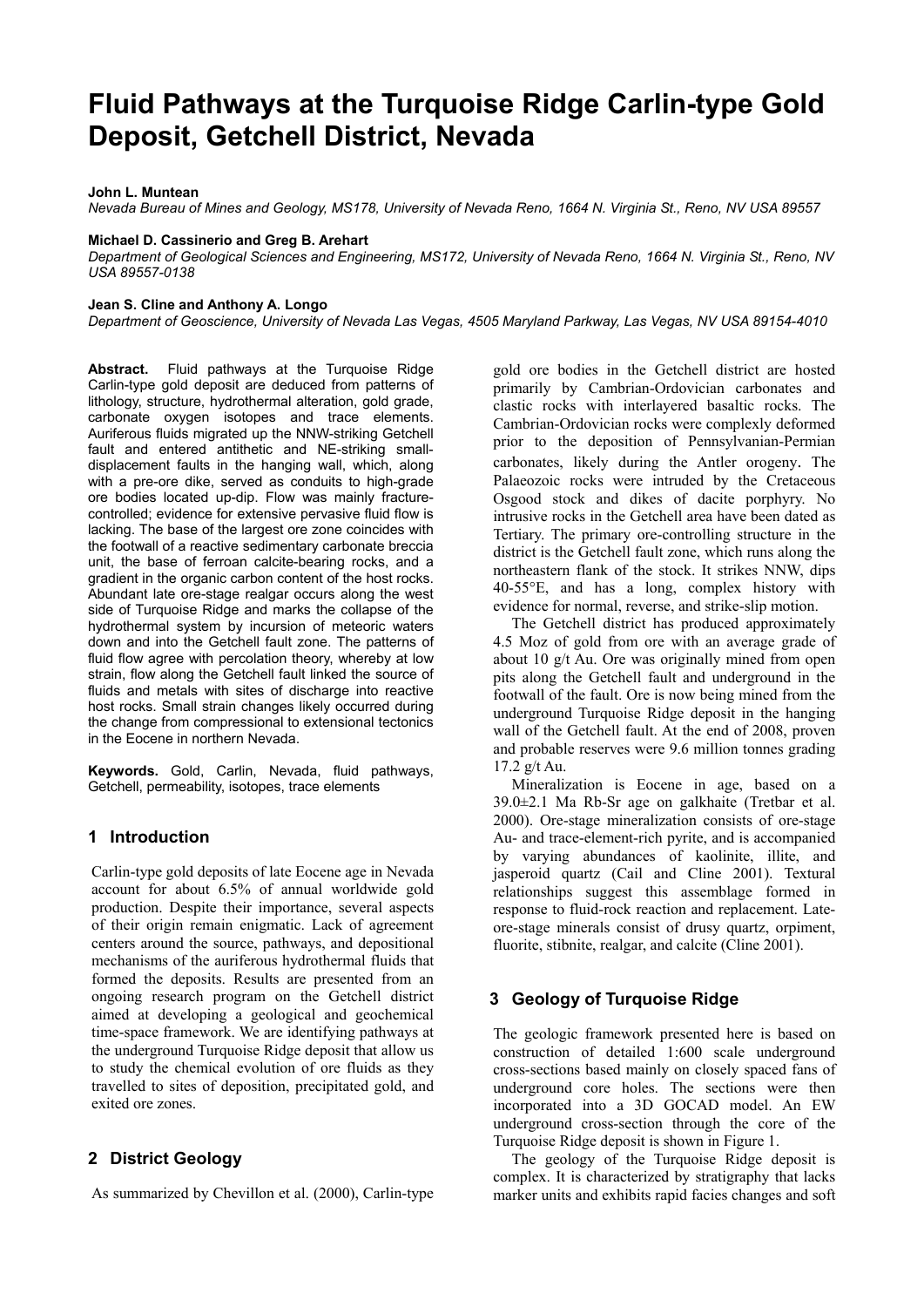sediment deformation features. The lowermost unit is mostly carbonaceous mudstones and limestones with interlayers of calcarenite turbidites, which are overlain by a series of limestone debris flow breccias that pinch out to the south. Above this unit are slumped limestones and tuffaceous mudstones. An overlying pillowed basalt has a blunt southern edge that strikes west-northwest across the north end of Turquoise Ridge. Further up-section the rocks are predominantly tuffaceous mudstone with thin basalt flows and sills. The host rocks are complexly deformed, mainly into roughly N-trending, W-verging folds.

Dacite dikes cross-cut the Cambrian-Ordovician section. The most prominent dike cuts across the entire north end of Turquoise Ridge. The dike is 1 to 6 m thick and is sub-parallel to the Getchell fault, but has a shallower dip. Zircons from the dike have been dated by U-Pb at 115 Ma (K. Hickey, written commun. 2008). Continuity of the dike demonstrates Tertiary extension was characterized by low-displacement faults  $(<5 m)$ .

## **4 Controls on Gold Mineralization and Alteration at Turquoise Ridge**

Inspection of gold grades at a variety of scales utilizing gold grade thickness maps, block models of gold grade, the GOCAD district model, and detailed cross-sections indicate that controls on mineralization are complex intersections of: 1) NNW-striking highangle fracture zones that are sub-parallel to the Getchell fault, 2) WNW-trending margin of the sedimentary breccia unit and basalt, 3) margins of NNE-trending folds, 4) NE-trending fracture zones, and 5) calcareous lithologies.

Figure 1 shows decalcification, argillization and silicification are confined to narrow zones that include: 1) the Getchell fault, 2) high-angle, antithetic fracture zones in the hanging wall of the Getchell fault, 3) the main dacite dike described above (dike conduit, Fig. 1), and 4) high-angle NNW- and NNEtrending fracture zones in the hanging wall of the dike (148 zone, Fig. 1). The largest zone of alteration is on the west side of the cross-section where the high-angle antithetic fracture zones intersect the dike (HGB and BBT zones, Fig. 1). Moderately to strongly altered rocks in Figure 1 typically contain grades of >0.34 g/t gold. The HGB zone, which constitutes the bulk of the ore, occurs above the antithetic fracture zones and straddles the dike in the sedimentary breccia unit, which occurs between underlying carbonaceous rocks (>0.5% org. C) and overlying, less carbonaceous rocks  $( $0.2\%$  org. C)$ . The HGB also occurs just above a transition from underlying calcite to ferroan calcite (rock and veins) that is interpreted to be a pre-ore feature.

Abundant realgar is more extensive on the west side of Figure 1. Contour maps of realgar thickness in drill holes show that realgar is abundant on the west side of the entire Turquoise Ridge deposit, along a zone parallel to the Getchell fault. Realgar was very abundant in the open pit ore along the Getchell fault and in the underground footwall ore.

## **5 Carbonate Isotopes and Trace Elements**

Unaltered rocks are commonly within meters of ore zones, making exploration and development difficult. Oxygen and carbon isotopes in limestones and trace elements were determined to evaluate whether there was fluid flow and cryptic alteration outside the zones of visible alteration. Samples for analysis were collected along transects across visually altered zones (Fig. 1).

Cumulative distribution curves of the 126 analysed samples show a distinct break in  $\delta^{18}$ O at 17.6‰, below which, most samples are visually altered. Values >17.6‰ are considered to be local background caused by Cretaceous thermal metamorphism, evidenced by recrystallizaton of limestone and formation of biotite in tuffaceous mudstones. Taylor and O'Neil's (1977) isotopic study of the skarn deposits in the Getchell district demonstrated marbles had  $\delta^{18}$ O values between 16.6 and 20.7‰.

Though Figure 1 shows samples are locally depleted in  $\delta^{18}O$  in and adjacent to altered zones, patterns are inconsistent. High  $\delta^{18}$ O values are common in kernels of unaltered rock within and adjacent to HGB zone. The data indicate a low fluid flux around ore bodies and zones of visually altered rock.

However, trace elements in samples, from which calcite was analysed for isotopes, are commonly anomalous in visually unaltered rocks. Zones of  $\geq 10$ ppb Au form halos that are typically <10 m wide. All samples from the Getchell fault zone assayed  $>10$  ppb. reflecting greater fluid flux. Mercury  $(>10$  ppb) forms a very similar pattern to gold, but forms a wider halo  $(-10-20 \text{ m})$ . Elevated arsenic  $(>100 \text{ ppm})$  commonly extends 20-30 m into the visually unaltered rock.

The results suggest fluid flow in the visually unaltered rocks surrounding ore and alteration zones was limited to narrow bleached fractures that are commonly present. We are further testing this hypothesis by doing isotope analyses along individual limestone beds adjacent to and progressively away from fractures. We will also utilize a portable XRF to test fracture surfaces for trace elements.

## **6 Interpretation of Fluid Pathways**

Hydrothermal fluids are interpreted to have come up the Getchell fault and migrated up NNW-trending, steeply W-dipping fracture zones in the hanging wall. These appear to have fed the overlying HGB ore zone. On the eastern end of Turquoise Ridge, there appears to be a steeply dipping, NE-trending fracture zone that tapped fluids from the Getchell fault at depth (Deep East Feeder, Fig. 1). The upwelling fluids either punched through the dacite dike and continued flowing upward along steeply dipping fracture zones (148 zone, Fig. 1) or they travelled westward up-dip along the